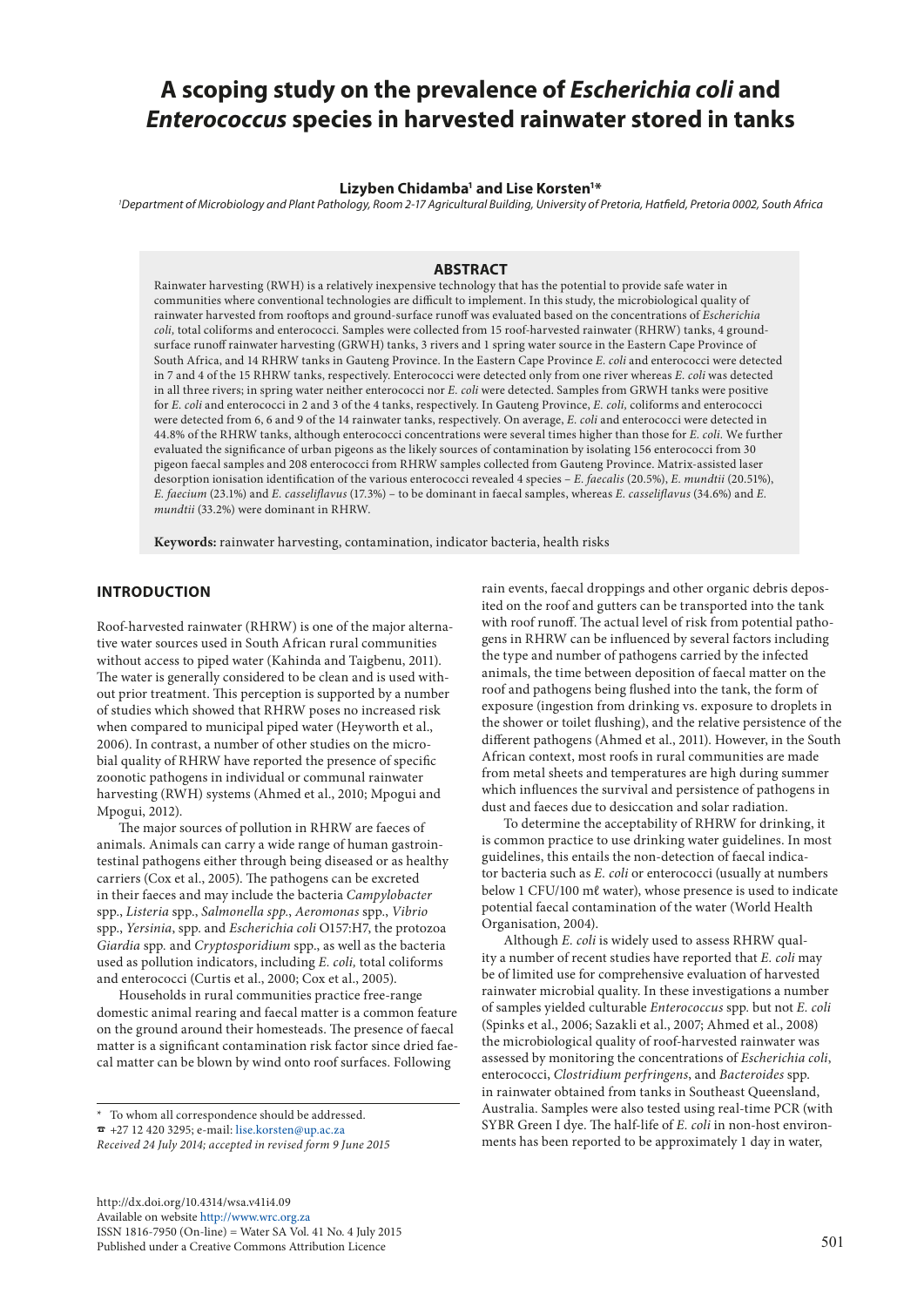1.5 days in sediments and 3 days in soil. These estimates imply that *E. coli* does not persist for long in non-host environments (Winfield and Groisman, 2003). Hence *E. coli* is most useful in identifying recent contamination since it is not as environmentally long-lived as many pathogens (i.e. viruses and protozoa). Consequently, additional complementary tests examining for the more robust enterococci and the spores of *Clostridium perfringens* have been used to shed light on less recent faecal contamination (Ahmed et al., 2011).

Pollution sources in RHRW include windblown dust and faecal droppings on the roof surface, where they are exposed to solar radiation and consequent drying. Since enterococci are highly resistant to drying they are more likely to persist while the more sensitive *E. coli* are likely to die out. Consequently, enterococci may serve as a better faecal pollution indicator and the pathogen of choice in microbial water quality evaluation of RHRW (Ahmed et al., 2010).

Enterococci are a diverse group of Gram-positive gastrointestinal colonisers with lifestyles ranging from intestinal symbionts and environmental persisters to multidrug resistant nosocomial pathogens (Kühn et al*.,* 2003). The *Enterococcus* genus includes more than 20 species, most of which are part of the intestinal flora of mammals, reptiles, birds, and other animals, while some species have been isolated from non-faecal sources. Different groups of species predominate in different hosts, for example *E. faecalis* and *E. faecium* are dominant in the human digestive tract, whereas *E. cecorum, E. durans, E. faecalis, E. faecium* and *E. hirae* are dominant in poultry (Devriese et al., 1993).

A number of researchers have shown enterococci to be more prevalent in RHRW than *E. coli*, and enterococci have been suggested to be a better indicator for assessing faecal contamination (Ahmed et al., 2011). However, few studies have characterised *Enterococcus* spp. from RHRW (Ahmed et al., 2012a). In this study our aims were: (i) to investigate the prevalence of faecal indicator bacteria in harvested rainwater and alternative water sources used by rural households, and in the various environmental settings in which rainwater harvesting

(RWH) is practised in South Africa, and (ii) to evaluate the prevalence of *Enterococcus* sp. in RHRW and faecal droppings of pigeons, as the most likely source of RHRW contamination.

## **METHODOLOGY**

#### **Sampling site description and water sample collection**

Sampling areas were comprised of farm, urban residential and business, and rural settlement settings in the Gauteng, North West and Eastern Cape Provinces (Table 1). The sampling environments were divided into 6 sampling areas and included Johannesburg, (JHB, 1 area) and Pretoria (PTA, 3 areas) in Gauteng Province, Brits (BTS, 1 area) in the North West Province and Port St Johns (PSJ, 1 area) in the Eastern Cape Province. Sites in Pretoria included the University of Pretoria Experimental Farm with 3 RWH tanks (PTA1, 3 tanks), the Plant Science Building, University of Pretoria Hatfield Campus (PTA2, 3 tanks), and a household in Sunnyside, Pretoria (PTA3, 1 tank). The Johannesburg sites included Thembisa township (JHB1, 6 tanks), and Weltvreden Park (JHB2, 1 tank) whereas the Brits site was Ifafi suburb near Harteesbeespoort (BTS1, 1 tank). The Port St Johns (PSJ) sites included 15 RHRW tanks from 15 households (PSJ1 to 15), 4 ground-surface runoff harvested rainwater (GHRW) storage tanks, 3 rivers and 1 spring water source.

The PTA1 site represents a typical farm setting; with a cattle pen within 50 m of the rainwater tanks where masses of doves and pigeons feed on cattle feed. The house on which rainwater tanks were installed has overhanging mulberry trees on two sides of the roof, where various kinds of birds feed on mulberries. The roof catchment surface on these two sides feeds water into two separate tanks. The third side of the roof is free of vegetation cover and feeds into a separate tank. Samples from this site were collected 3 times from the beginning of to the middle of the rain season, whereas the rest of the samples from other sites were collected on a once-off basis during midrain season (2012 to 2013).

| <b>TABLE 1</b><br>Summary of sampling sites and water samples collected |               |                                                                                |                          |              |                          |                          |               |
|-------------------------------------------------------------------------|---------------|--------------------------------------------------------------------------------|--------------------------|--------------|--------------------------|--------------------------|---------------|
| <b>Province</b>                                                         | Area          | <b>Location</b>                                                                | <b>Setting</b>           | *RHRW        | *GHRW                    | <b>River</b>             | <b>Spring</b> |
| Gauteng                                                                 | Johannesburg  | Thembisa<br>township                                                           | Urban/<br>residential    | 6            | $\overline{\phantom{0}}$ | -                        |               |
|                                                                         |               | Weltvreden<br>park                                                             | Urban/<br>residential    | $\mathbf{1}$ |                          |                          |               |
|                                                                         | Pretoria      | University<br>of Pretoria,<br>Experimental<br>farm                             | Farm                     | 3            |                          | $\overline{\phantom{0}}$ |               |
|                                                                         |               | University<br>of Pretoria,<br>Hatfield<br>campus,<br>Plant Science<br>building | Urban/business           | 3            |                          |                          |               |
|                                                                         |               | Sunnyside<br>(household)                                                       | Urban/<br>residential    | $\mathbf{1}$ |                          |                          |               |
| North West                                                              | <b>Brits</b>  | Hartbeespoort,<br>Ifafi                                                        | $U$ rban/<br>residential | 1            |                          |                          |               |
| Eastern Cape                                                            | Port St johns | Luthengele<br>village                                                          | Rural                    | 15           | 4                        | 3                        | 1             |

*\*RHRW: roof-harvested rainwater; \*GHRW: ground-harvested rainwater*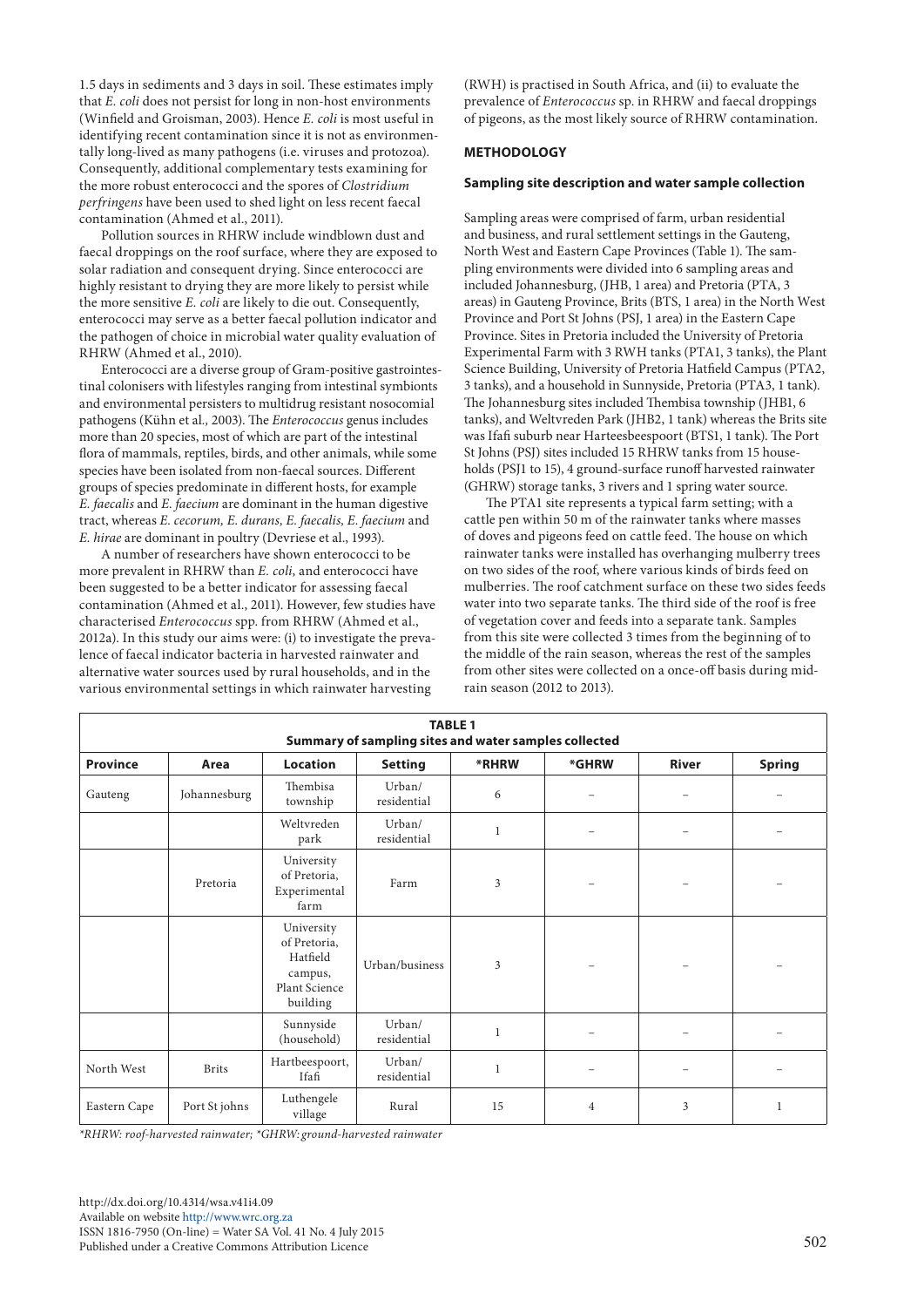The PTA2 site is located on the second floor of the Plant Science Building at the University of Pretoria Hatfield Campus. Three tanks were installed and the site represents a typical urban business setting where there is minimal vegetation and bird interference. Water harvested at this site is used to irrigate flowers and experimental plants. The Thembisa site (JHB1) represents a typical urban township. Schools in this township were provided with RWH systems for irrigation of the school garden for the school feeding programme. The Weltevreden Park (JHB2) and Hartebeespoort (BTS1) sites have modern RWH systems with first-flush diverters and a complex filtering system and were included for comparative purposes.

The PSJ site in the Eastern Cape Province, Port St Johns is located in Luthengele village, which is situated in a mountainous area. The terrain in this village is such that municipal water supply services would be too expensive to implement. Hence, the people rely mainly on river and harvested rainwater (HRW). The community benefited from government projects where rainwater tanks were installed for potable and domestic food-gardening purposes. In this village RHRW is stored in above-ground tanks and is used for potable purposes whereas GHRW is stored in underground tanks and used for domestic food gardening. Water from the local rivers and spring is used to supplement RHRW for potable purposes. To evaluate the influence of water handling practices, water collected from tanks and stored prior to use in kitchens (hereafter referred to as kitchen water) was also collected (in 2-ℓ containers) from 2 households (PSJ1 and PSJ2), and for the rest of the households (PSJ3-15) samples were collected from RWH tanks only. In addition, GHRW samples were also collected from 4 households that had installed tanks to harvest surface runoff at their homesteads.

Samples were collected in duplicate from the outlet taps located close to the base of the tanks, in sterilised 2-ℓ containers. Taps were wiped with 70% ethanol, and allowed to run for 30 to 60 s to flush out stagnant water from the taps before collecting water samples. Samples were transported to the laboratory and processed within 24 h.

## **Microbiological analysis of water samples**

Undiluted water samples were assayed directly for densities of total coliforms, *E. coli*, and enterococci with Colilert and Enterolert chromogenic substrate tests kits and Quantitray 2000 trays (Idexx, Westbrook, Maine), as per the manufacturer's instructions. Water samples (100 mℓ) were poured into Quantitrays which were then sealed and incubated at 35°C (Colilert for total coliforms and *E. coli*) and 40.5°C (Enterolert for enterococci) for 24–28 h. Following incubation, the Colilert Quantitray wells were read for yellow colour and fluorescence (total coliforms and *E. coli*, respectively), and Enterolert Quantitrays were read for fluorescence only (enterococci). A bench-top ultraviolet (UV) light (366 nm) was used to identify fluorescent wells. The manufacturer-provided (Idexx, Westbrook, Maine) most probable number (MPN) table of colony forming units (CFU) was used to generate microbial density estimates based on the proportion of positive reactions in each tray.

#### **Faecal sample collection**

Thirty fresh faecal droppings were collected from pigeons that came to feed at the cattle feedlot of the University of Pretoria

[http://dx.doi.org/10.4314/wsa.v41i4.0](http://dx.doi.org/10.4314/wsa.v41i4.09)9 Available on website<http://www.wrc.org.za> ISSN 1816-7950 (On-line) = Water SA Vol. 41 No. 4 July 2015 Published under a Creative Commons Attribution Licence

Experimental Farm. Indicator bacterial density in faecal material was measured by first diluting 1 g of faeces in 9 mℓ distilled water, vortexed and allowed to stand for 5 min to allow debris to settle. A 1-mℓ sample of the supernatant was consequently extracted and serially diluted for microbial isolation and quantification. Densities of total coliforms, *E. coli* and enterococci were determined with Colilert-18 and Enterolert-18 chromogenic substrate tests kits and Quantitray 2000 trays (Idexx, Westbrook, Maine), as per the manufacturer's instructions. The diluted sample (1 mℓ) was mixed with 99 mℓ sterile water to meet the 100 mℓ requirement for Quantitray 2000 trays for quantification.

#### **Recovery of isolates and presumptive identification**

Following incubation, the backing material of each Quantitray was disinfected by application of 70% ethanol with a sterile swab. After the residual ethanol evaporated, sterile razor blades were used to pierce the backing material of 3 fluorescence-positive wells per tray and 3 trays were processed per water sample. One loop full of well content was streaked onto *Enterococcus* spp. selective agar (Merck, Johannesburg). Presumptive enterococci positive colonies were sub-cultured twice on nutrient agar (Merck, Johannesburg) and re-inoculated into 200 µℓ of Enterolert chromogenic media (Idexx, Westbrook, Maine) in sterile 96 microwell plates and incubated for 18 h to confirm fluorescence before matrix-assisted laser desorption ionisation (MALDI-TOF-MS) analysis.

## **Matrix-assisted laser desorption ionisation time of flight mass spectroscopy identification and characterisation of bacterial isolates**

Bacterial strains were sub-cultured twice on nutrient agar (Merck, Johannesburg) before matrix-assisted laser desorption ionisation (MALDI-TOF-MS) analysis. Samples were processed as previously described and the whole process from MALDI-TOF-MS measurement to species identification was performed automatically without user intervention (Bittar et al., 2009; Pinto et al., 2011). MALDI Biotyper 3.0 software (Bruker Daltonics, Germany) was used to analyse raw spectra of the bacterial isolates, with default settings. The software compares acquired sample spectra to reference spectra in the provided database. The degree of spectral pattern matching is expressed as a logarithmic identification score and interpreted according to the manufacturer's instructions. Results are expressed as log (score) values ranging from 0 to 3 levels. Scores ≥2.300 indicate species identification with a high level of confidence, ≥2.000 indicates species identification, 1.700 –1.999 indicates genus identification, and <1.700 no identification (Romanus et al., 2011).

## **Statistical analysis**

All statistical analyses were carried out using Statistica 10 (Statsoft, USA). Data for the microbial concentrations were separated into areas: JHB, PTA, BTS and PSJ. Water samples were divided into RHRW, GHRW and alternative sources (spring and river). To compare differences in microbial concentration graphical representations of mean values of the various indicator bacteria were used. The various enterococci species were grouped by their sources to compare their respective percentage prevalences.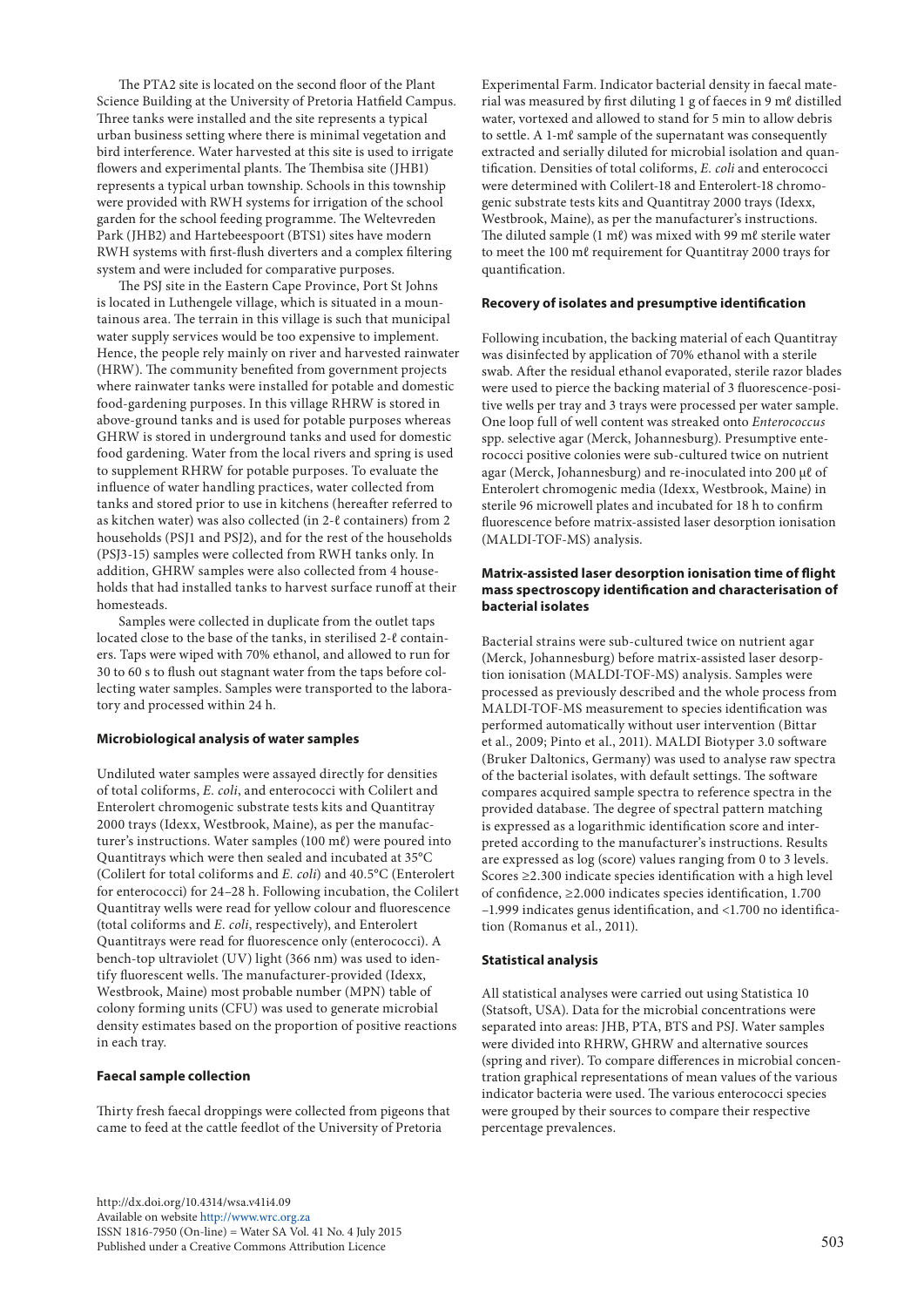## **RESULTS**

#### **Samples from Gauteng Province (Johannesburg and Pretoria)**

Fourteen RWH tanks were sampled from Johannesburg and Pretoria sites. *Escherichia coli* were detected in 9 tanks from 5 of the 6 sites: JHB1 (3 tanks), PTA1 (3 tanks), PTA2 (2 tanks) and PTA3 (1 tank). The concentrations of *E. coli* from two of the tanks from JHB1 were 3.1 and 15.3 CFU/100 mℓ, whereas the concentrations in the other tank were >2 149.6 CFU/100 mℓ. Although *E. coli* were detected in all three tanks from site PTA1 the concentrations varied with the presence of overhanging tress as detailed below. At site PTA2 *E. coli* counts were 103.6 and 145 CFU/100 mℓ in the two positive tanks. Total coliforms were detected in all of the tanks at site PTA2 and the concentrations ranged from 10.9 to >2419.6 CFU/100 mℓ with an average of 716.5 CFU/100 mℓ. Enterococci were detected in the tanks from the sites JHB1 (3 tanks), JHB2 (1 tank) PTA2 (2 tanks) PTA3 (1 tank) and BTS1 (1 tank). The concentration of enterococci detected ranged from as low as 1.7 to >2 419.6 CFU/100 mℓ , with an average of 715.1 CFU/ mℓ.

Samples were collected from 2 sites (JHB2 and BST1) that use modern RWH systems for all their domestic purposes, including drinking, bathing and washing. The RWH systems were installed with first-flush diverters and multiple filtration systems. Water samples were collected directly from the tank before filtration and at the point of use after filtration, including water from the geyser. Water samples collected after filtration points from both sites tested negative for *E. coli*, total coliforms and enterococci. Water samples collected directly from the tank tested positive for enterococci at both sites (JHB2 and BST1), whereas only the JBH2 site tested positive for total coliforms. The detected enterococci concentration observed for the JHB2 site was 31.8 CFU/100 mℓ and that for the BST1 site was 7.5 CFU/100 mℓ, with a detected faecal coliform concentration of 8.6 CFU/100 mℓ.

The three tanks from PTA1 site (PTA1 to 3) were installed on a house located close to a cattle-feeding pen where masses of pigeons come to feed on the cattle feed. At the house where

the tanks were installed there were overhanging mulberry trees on two sides of the house from which two of the tanks (PTA1-1 and PTA1-2) received roof runoff. However, the third tank (PTA1-3) was installed on the side where there were no overhanging trees. Although *E. coli* was detected from all of the tanks during the three sample collections, the concentrations were less than 25 CFU/100 mℓ, except for the samples collected from tanks PTA1-1 and PTA1-2 during the third sampling event, when the counts were >2 419.6 CFU/100 ml for both tanks. Concentrations detected from tank PTA1-3 during the three samplings were 4.1, 220 and 387.3 CFU/100 mℓ for enterococci; 31.8, 574 and 688.4 CFU/100 mℓ for total coliforms, whereas those for tanks PTA1-1 and PTA1-2 were >2 419.6 CFU/100 mℓ for all of the samples, for both enterococci and total coliforms. It is evident that samples from tanks on the roof sides with overhanging trees had consistently higher concentrations of indicator bacteria compared to the samples from the tank on the side without overhanging trees.

## **Prevalence of** *Escherichia coli* **and enterococci in roofharvested rainwater samples from Luthengele village, Eastern Cape**

The quality of water used by households in Port St Johns, Luthengele village (PSJ site), was evaluated based on *E. coli* and enterococci*. Escherichia coli* were detected in 7 of the 15 roof-harvested rainwater storage tanks and ranged from 1 to 8.6 CFU/100 mℓ (Fig. 1). Kitchen water was collected from 2 households (PSJ1 and PSJ2), and notable differences were observed when it was compared to the source tank water quality. At Household PSJ1, enterococci were not detected in tank water but were detected in kitchen water at values of 10 46.2 CFU/100 mℓ. When all RHRW tanks were considered enterococci were detected in 4 of the 15 tanks (PSJ5, 6, 12 and 14) and the highest concentrations were observed from tank PSJ12 (>2 419.6 CFU/100 mℓ).

Three rivers and one spring water source used by households were sampled and analysed (Fig. 2). Enterococci were only detected from one river (River 1) (1 299 CFU/100 mℓ).



*Figure 1*

Prevalence of bacterial species in tank and kitchen water samples. Tank water samples were collected directly from rainwater harvesting tanks and kitchen water samples were collected from water fetched from the rainwater harvesting tanks but stored in the kitchen prior to use.

[http://dx.doi.org/10.4314/wsa.v41i4.](http://dx.doi.org/10.4314/wsa.v41i4.09)09 Available on website <http://www.wrc.org.za> ISSN 1816-7950 (On-line) = Water SA Vol. 41 No. 4 July 2015 Published under a Creative Commons Attribution Licence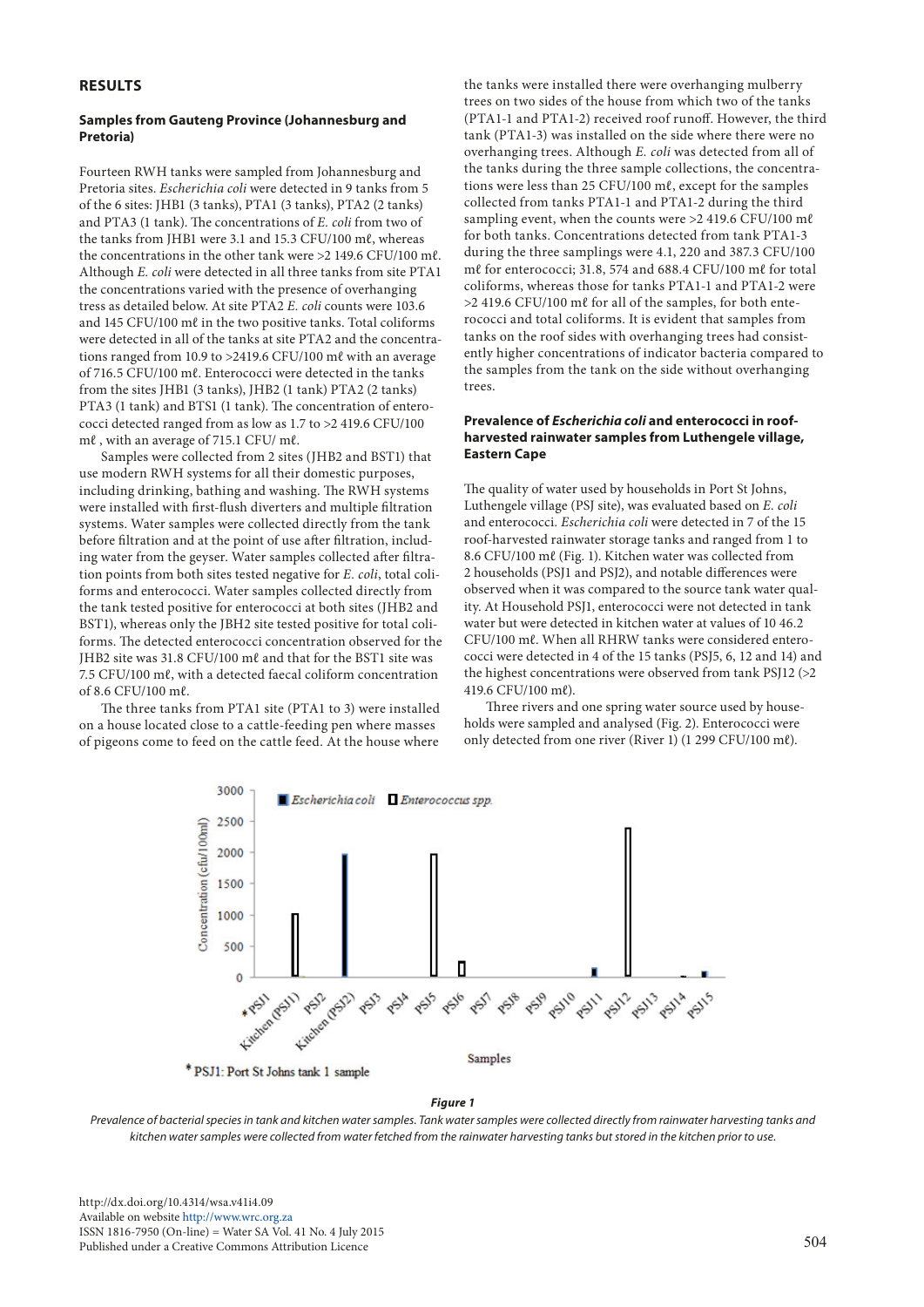*E. coli* were detected in all three rivers at 3 to 16 CFU/100 mℓ. Rainwater harvested from ground-surface runoff and stored in underground tanks was positive for *E. coli* in 2 of the 4 tanks at 33.6 CFU/100 mℓ (PSJ10) and 64 CFU/100 mℓ (PSJ13). Three tanks (PSJ4, 10 and 13) tested positive for enterococci (980 to >2 419.6 CFU/100 mℓ). Interestingly, PSJ10 had the highest concentration observed for *E. coli* (64.7 CFU/100 mℓ) and enterococci (1 011 CFU/100 mℓ).

## **Prevalence of enterococci in roof-harvested rainwater and bird faecal samples**

Considering the 30 fresh urban pigeon faecal samples collected from the cattle feeding lot close to site PTA1, 19 and 30 of the samples tested positive for *E. coli* and enterococci, respectively. A total of 364 enterococci were isolated from 30 pigeon faecal samples (156 isolates) and 11 RHRW tanks (208 isolates) from sites PTA1, PTA2 PTA3 and JHB1.

MALDI-TOF-MS was used for the identification of the various enterococci species. In total 7 enterococci species were identified (Fig. 3). Four species *E. faecalis* (20.5%), *E. mundtii*  (20.51%), *E. faecium* (23.1%) and *E. casseliflavus* (17.3%) were prevalent in faecal samples whereas *E. casseliflavus* (34.6%) and *E. mundtii* (33.2%) were prevalent in RHRW samples (Fig. 3), although the concentrations of *E. faecalis* (18.7%) in RHRW were similar to those observed in faecal samples. The least abundant species were *E. durans* (2.5%) in both sample sources and *E. hadei* (4.5% in faeces and 2.9% in RHRW). Although *E. galinarium* was observed in low proportions in RHRW (0.96%), it constituted 11.5% of faecal isolates. Significant differences in the relative abundance of enterococci species were observed for *E. casseliflavus* and *E. hadei*. The prevalence of *E. casseliflavus* and *E. mundtii* in faecal samples was almost half of the relative abundances detected in RHRW. *Enterococcus faecium* was 3 times more abundant in faecal samples (23.1%) than in RHRW samples (7.2%).



\*GHRW (PSJ4): Ground harvested rainwater (Port St Johns tank 4)

#### *Figure 2*





*Figure 3*

Enterococcus spp. distribution among 364 enterococci isolated from pigeon faeces collected from pigeons that gather at the University of Pretoria Experimental Farm cattle feedlot, and from roof-harvested rainwater from rainwater harvesting tanks in Pretoria (University of Pretoria Experimental Farm, Hatfield Campus Plant Science Building, and a household in Sunnyside) and Johannesburg (Thembisa Township and Weltevreden Park).

[http://dx.doi.org/10.4314/wsa.v41i4.0](http://dx.doi.org/10.4314/wsa.v41i4.09)9 nttp://dx.doi.org/10.4514/wsa.v4114.09<br>Available on website<http://www.wrc.org.za> ISSN 1816-7950 (On-line) = Water SA Vol. 41 No. 4 July 2015 Published under a Creative Commons Attribution Licence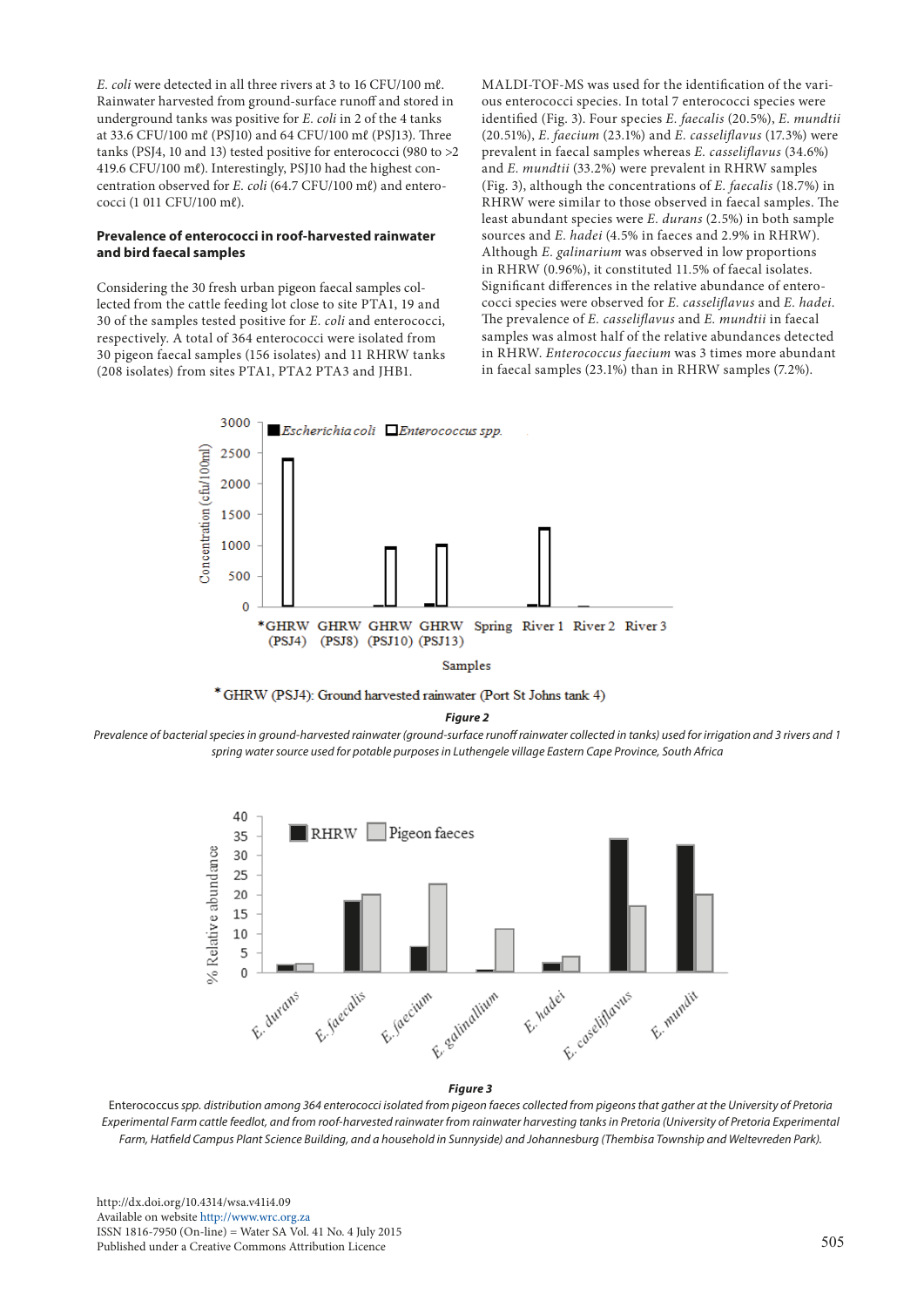#### **DISCUSSION**

#### **Rainwater quality from different technological and environmental settings**

During our sampling visit we observed that the nature of the currently employed RWH systems varied from rudimentary to sophisticated. The most basic systems included a roof, gutter, and tank. A variety of makeshift containers from used drums to baths tubs, clay pots, etc., are used by villagers as storage containers. In such situations, neither first-flush diverter nor filtration system is employed. However, in modern RWH systems such as the ones from sites JHB2 and BTS1, first-flush diverters were installed together with a filtration system. Consequently, these samples had the lowest level of contamination and the residents at the households where the tanks were installed appeared to be better informed about RWH system management and potential health risks compared to their rural counterparts. While the use of modern rainwater systems would be ideal in terms of guaranteeing the water quality, the installation of such systems would be too expensive for rural households who can hardly afford the cost of purchasing a RWH tank.

Households in Luthengele village in the Eastern Cape Province of South Africa use river water, RHRW and spring water for potable purposes. The water from these sources is generally used without prior treatment. The water from the rivers flows directly from the groundwater table and therefore should be relatively free of faecal contamination. The water is collected at some distance after the points where it comes off the ground and these collection points are shared by both people and livestock. Animal faeces are a common feature at these collection points. However, analysis of the microbiological quality of river water did not reveal it to be worse than roof-harvested rainwater in terms of the observed microbiological counts. Of the river water collection points, 1 and 3 of the 3 collection points tested positive for enterococci and *E. coli,* respectively. Since these rivers are constantly flowing, the dilution effect play a significant role in determining the microbiological counts observed.

While the observed microbiological counts may suggest the water to be relatively clean, river water is an open system that is subject to many uncertain factors of contamination. Domestic animals drink water early in the morning and late in the afternoon at the same points from which the people fetch water. Since we collected our samples during midday from these points the observed microbial quantities may not give a true representation of the levels of contamination and potential risks. Hence, we cannot make a general statement concerning the microbial quality of these water sources. There is therefore a need to evaluate the variation in the microbial quality of the water over the course of the day in order to suggest appropriate times for people to fetch water when levels of contamination will be at their lowest.

Water in South African rural communities is fetched from the source (tank, river, borehole, etc.) using a variety of containers, and stored prior to use. Although the water might be clean at the source the process of fetching and storing prior to use exposes it to potential contamination. Comparison of the microbiological quality of RHRW sampled directly from the tanks and that which had been stored temporarily prior to use showed significant variations in microbiological quality. While we did not detect any significant quantities of indicator bacteria in the RHRW from both tanks tested, we detected high concentrations of enterococci in kitchen water from 1 of the 2

households. These findings suggest the containers used to store the water, or the process of fetching it, to be responsible for the contamination detected. It would be advisable therefore that the containers be thoroughly cleaned. However the most-common types of containers used to fetch water from RHRW tanks for storage prior to use are narrow-mouthed 20 or 25  $\ell$  containers which are difficult to clean inside. Consequently bacteria may accumulate in the form of biofilm creating a perennial source of contamination (Camper et al., 1998).

The microbiological counts observed in this water, especially with respect to *E. coli* may suggest the water to not be highly contaminated. However, consideration of alternative faecal indicator bacteria represented by enterococci suggests otherwise. The ground-harvested rainwater is stored for relatively long periods of time in the tanks before use. It is therefore most likely that *E. coli* will die with time, while the more resilient enterococci and other pathogens persist (Ahmed et al., 2012b). Hence, there is a need to evaluate the water quality by targeting specific pathogens and to evaluate the survival and persistence of various pathogens in relation to the presence of the commonly-used faecal indicators throughout the rainy season (Ahmed et al., 2010).

## **Roof-harvested rainwater quality**

The microbiological quality of roof-harvested rainwater stored in tanks varied significantly from one household to another. While the water quality in some tanks was within drinking water standards, the microbiological quality of water from other tanks was so poor that treatment would be necessary before the water could be used for potable purposes. This variation supports the previous findings from a number of studies which have provided contradictory results on the quality of RHRW (Evans et al., 2006b; Ahmed et al., 2010). While some researchers report that RHRW microbial quality is within the acceptable drinking water quality range, others have reported the presence of indicator bacteria including pathogens and recommended pre-treatment before the water can be used for potable purposes (Ahmed et al., 2011). Our findings suggest that the quality of harvested rainwater stored in tanks is site-specific and depends on the management practices implemented by the households, as previously reported (Kus et al., 2010).

Faecal material on the roof surface has been cited as one of the major sources of contamination in RHRW. Faeces of birds, insects, mammals, and reptiles that have access to the roof can potentially contain a wide array of pathogens (Ahmed et al., 2011, 2012b). During rain events, debris on the roof surface or gutter, including animal droppings, can be washed by the roof runoff into the tank (Evans et al., 2007). Our results from the experimental farm are in agreement with this notion. The microbial quality of water from the roof side with overhanging mulberry trees was poor, with high concentrations of indicator bacteria, in contrast with that of the tank from the roof side without overhanging trees. The presence of high concentrations of indicator bacteria in samples suggests the presence of a direct source of faecal contamination.

From our observations, faecal contamination of RHRW appears to be limited to improperly designed systems, as well as systems that are not well maintained. Hence, guidance on RHRW systems will encourage good maintenance practices, including ensuring the cleanliness of the systems before rainfall events, especially roofs and gutters, which should be cleaned frequently, while the receiving tanks should be cleaned at least twice per year to improve the water quality (Cunliffe, 1998). The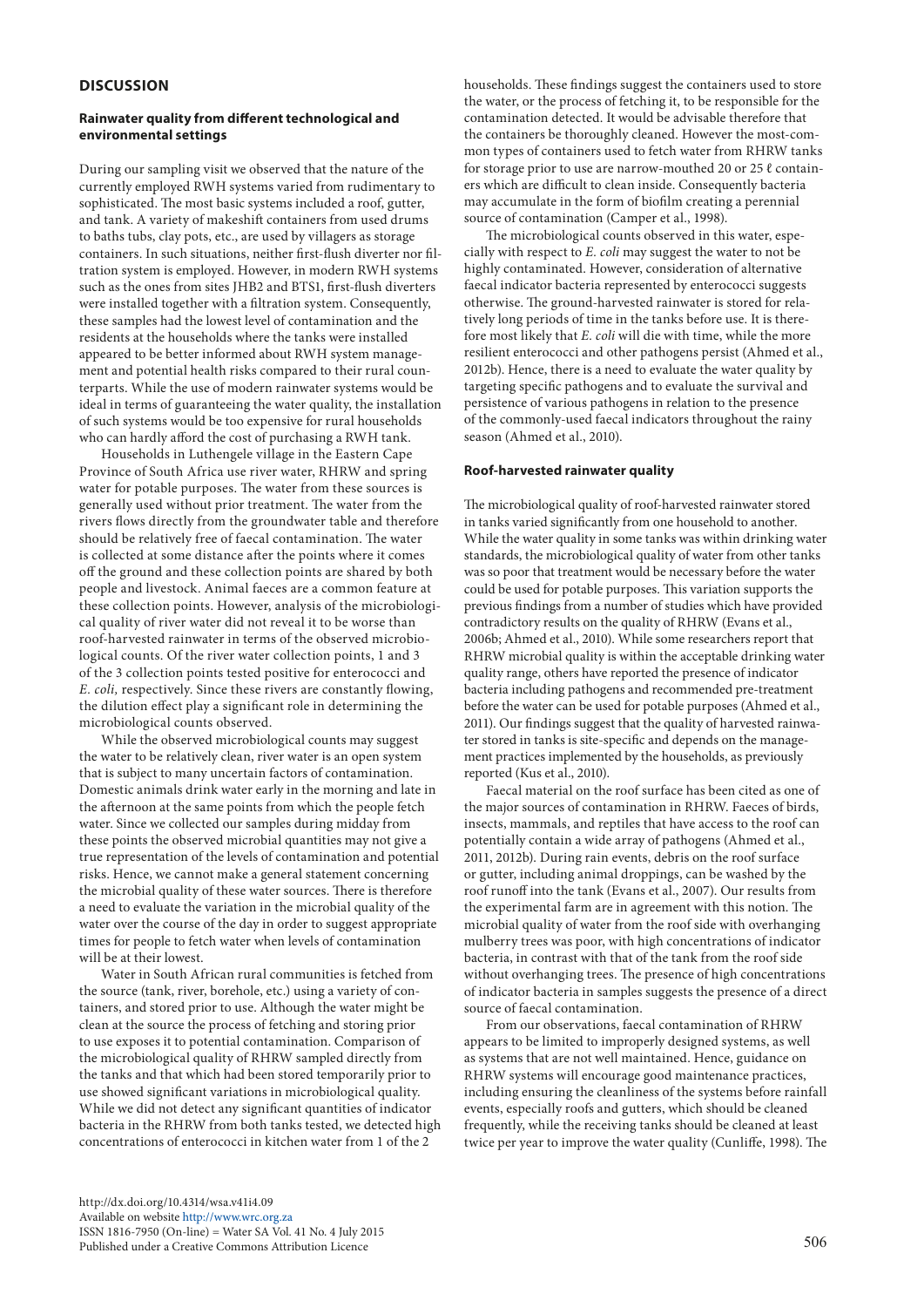roof should be kept clear of overhanging trees, which may provide access to the roof by animals and birds. Indeed, the high numbers of bacteria in bird faecal samples indicate the need for good maintenance of roofs and gutters and elimination of overhanging tree branches to minimise faecal contamination (Ahmed et al., 2012b).

The overall observation from the results of our study is that there are a number of critical factors responsible for the observed variations in roof-harvested rainwater quality. It is clear that further data relating to the prevalence of microbial contamination throughout the year, including indicator bacteria and specific pathogens and their persistence in rainwater tanks, is needed. Considering the survival and persistence of bacterial species in RHRW, previous studies have suggested disinfection before use as potable water, especially for drinking (Ahmed et al., 2010). It is however important that, before treatment can be implemented, the levels of actual risk of contamination and infection should be established so that informed decisions can be made on management and mitigation practices that will be instituted in regulatory or guidance information.

#### **Indicator bacteria in roof-harvested rainwater**

A number of studies have reported higher prevalence of enterococci in RHRW tanks compared to *E. coli,* similarly to our findings (Spinks et al., 2006; Ahmed et al., 2011). In consideration of these findings and other published research, Ahmed et al. (2008) concluded that *E. coli* could not be detected in a number of the water samples that were positive for other indicators of potential faecal origin. However, most of the promising alternative faecal indicators, including *Bacteroides* spp., *Bifidobacterium* spp., *Clostridium perfringens*, and viruses, have also been shown to have similar limitations to those of the conventional *E. coli* and enterococci (Ahmed et al., 2008). Hence, the current traditional faecal indicators, despite their flaws, may be the only practical option in assessing microbial quality of stored harvested rainwater (Evans et al., 2007).

In testing of RHRW quality, the use of *E. coli* and enterococci as dual sources of evidence on potential faecal contamination is recommended, rather than relying on their performance as individual indicators (Ahmed et al., 2011; McFeters et al., 1974; Savichtcheva and Okabe, 2007; Schets et al., 2010. The observed differential persistence rates between *E. coli* and enterococci may serve as a practical perfect fit in RHRW quality evaluation. This would require the creation of a scheme that integrates the short-lived nature of *E. coli* in stored harvested rainwater to show recent contamination, with the longer persistence of enterococci to show historical contamination. In the scheme it will be expected that enterococci will tend to accumulate whereas although *E. coli* may accumulate during frequent contamination events the extent will be of relatively lower magnitude. Hence it can be concluded that, in the absence of *E. coli*, higher values of enterococci concentrations suggest historical high levels of frequent contamination. In cases where both *E. coli* and enterococci are detected the relative proportions between them will show how recently the contamination occurred. The scheme would however need laboratory simulation and field testing before it can be adopted in RHRW quality evaluation and possibly risk assessment.

## **Enterococci in roof-harvested rainwater**

We used MALDI-TOF-MS to identify enterococci isolates from RHRW and bird faecal samples, so as to obtain information on

their ecology, diversity and potential sources. The presence of a variety of enterococci including *E. casseliflavus, E. faecalis, E. faecium, E. hirae and E. mundtii* in both RHRW and pigeon faecal samples suggests that the birds may have contributed to the enterococci detected in rainwater tanks. It is also possible that other sources of enterococci not tested in this study, including dust, vegetation and animals such as lizards, rats or frogs may have contributed to the enterococci detected in RHRW tanks (Evans et al., 2006a; Ahmed et al., 2012b)212 Enterococcus isolates from 23 rainwater tank samples in Southeast Queensland (SEQ. The detection of *E. casseliflavus* as one of the dominant

enterococci both in RHRW and bird faecal samples supports the previous finding which suggested that, although the species is considered to be mainly epiphytic (Mundt and Graham, 1968), its presence in the environment cannot be attributed exclusively to non-faecal sources. The presence of *E. casseliflavus* in faeces could be attributed to it being incorporated into the microbiota of the digestive tract of birds after consumption (Layton et al., 2010).

Previous studies have attributed the high prevalence of *E. faecalis* in rainwater tank samples to *E. faecalis* being ubiquitous in nature (Ahmed et al., 2012a) and that it may not have limited host specificity as previously reported (Wheeler et al., 2002). Furthermore, enterococci have been reported to be present in the faeces of non-human animals, including birds, which is similar to our findings (Kühn et al*.,* 2003; Layton et al*.,* 2010).

The presence of *E. mundtii* and *E. casseliflavus* in 10 of the 11 tanks sampled is not surprising, considering that these species have been reported to be associated with soil, plants and non-human animal hosts (Pinto et al., 1999). In this study, *E. mundtii* and *E. casseliflavus* constituted 67.8% of RHRW isolates and 37.8% of bird faecal isolates, supporting the notion that although birds are the most likely source of contamination, they may not be the sole source of these bacteria. These findings show the significance of enterococci speciation for its use as an indicator of faecal contamination. Furthermore, the lack of one dominant *Enterococcus* species in both faecal and RHRW samples suggests that no single *Enterococcus* is a reliable indicator of the host faecal source. However, strain diversity characterisation of enterococci has been suggested to provide supporting evidence for bacterial source identification, whether it be faecal, vegetation or soil (Layton et al.*,* 2010)

## **CONCLUSIONS AND RECOMMENDATIONS**

The contamination of RHRW appears to be strongly influenced by the environmental setting, especially the presence of a faecal source in the form of animal housing. While little can be done to avoid the presence of a faecal source around rural households practising animal husbandry, appropriate RWH system maintenance should be in place to lessen the levels of contamination. This should include system cleanliness, especially of the roof and gutters, before rainfall events.

Although we observed significant levels of contamination in RHRW it is our opinion that some level of indicator bacteria presence in RHRW may be tolerated. However, tolerable levels of contamination will depend on use and can only be established where good rainwater harvesting practices are being implemented. That is, after everything possible has been done to harvest clean rainwater, contaminant levels detected in the water may be what is normal for the area. However, this would need a proper risk assessment to evaluate the potential